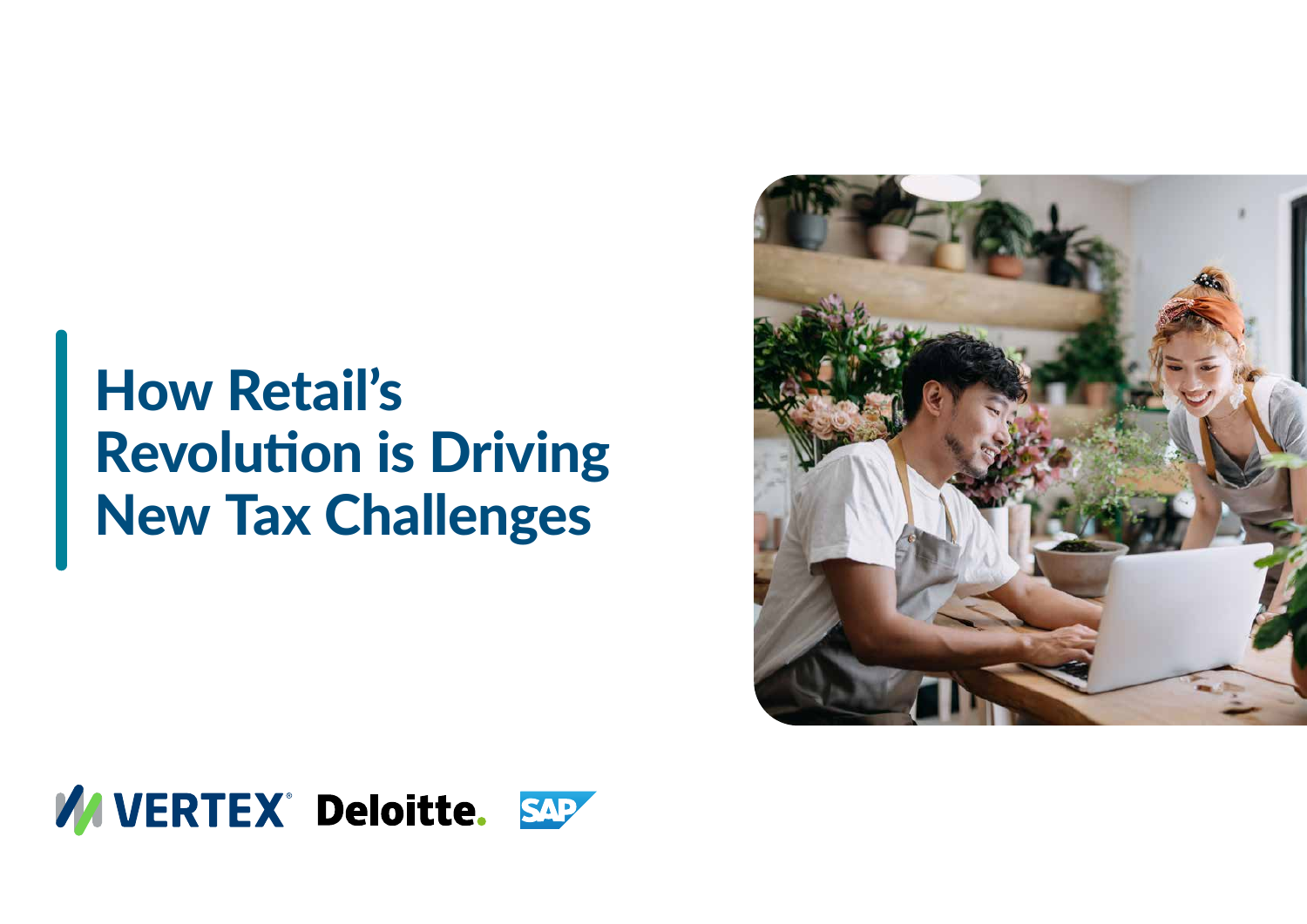The radical transformation of e-commerce is making tax compliance more complex than ever. In the United States, [e-commerce sales rose by 9.2%](https://www.census.gov/retail/mrts/www/data/pdf/ec_current.pdf) in the second quarter of 2021. That's after huge spikes of more than 30% growth per quarter from Q2 2020 to Q1 2021 during the height of COVID-19 lockdowns.

#### This is only the beginning.

In the coming months and years, changing consumer habits resulting from the pandemic and ongoing digitization of retail will continue driving expansion of online sales and digital marketplaces. At the same time, new legislation will accelerate the adoption of new business models and force companies to reimagine supply chains to reduce tax risk.

The business-to-business (B2B) space that once relied on long sales cycles, deep relationships and organization-to-organization contact is now embracing the direct-to-consumer (DTC) revolution. In fact, [B2B e-commerce sales rose by 18.2% in 2020](https://www.grandviewresearch.com/industry-analysis/business-to-business-b2b-e-commerce-market#:~:text=What%20is%20the%20business%2Dto,USD%2025.65%20trillion%20by%202028.) and are expected to grow 18.7% from 2021 to 2028. Marketplace businesses should fare well. They offer analytics on buyer trends, product categories, geography and other key data points that enable more effective DTC selling of products that were once transacted via B2B. These paradigm shifts will allow a new class of companies to tap into the consumer market.



# 30%

growth per quarter from Q2 2020 to Q1 2021 during the height of COVID-19 lockdowns.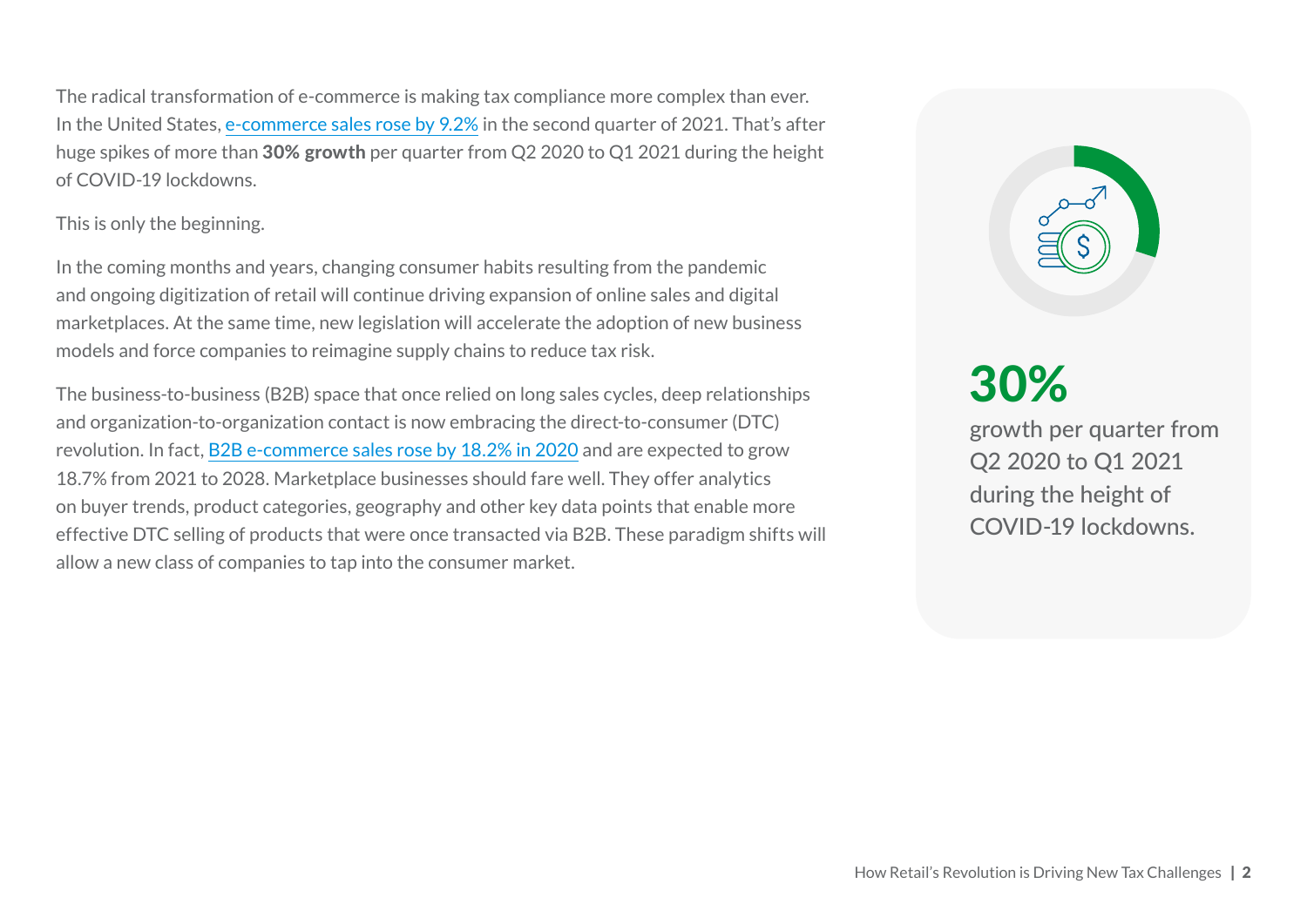Shifts are also taking place in business development strategy. Retailers and e-commerce players are embracing mergers and acquisitions (M&A) to quickly grow their businesses, scale their brands and enter new markets. M&A can offer rapid entry into new business lines or geographies where existing brands have yet to find penetration, but it comes with significant logistical challenges, such as integrating technologies, tax compliance and minimizing risk. These seismic changes in the e-commerce ecosystem have huge implications for businesses — with one of the most important being the complex and ever-changing indirect tax environment.

In this e-book, we'll explain the macroeconomic trends driving change, why these paradigm shifts will bring new tax complexities, and how businesses can manage indirect tax compliance and use it as a competitive advantage.

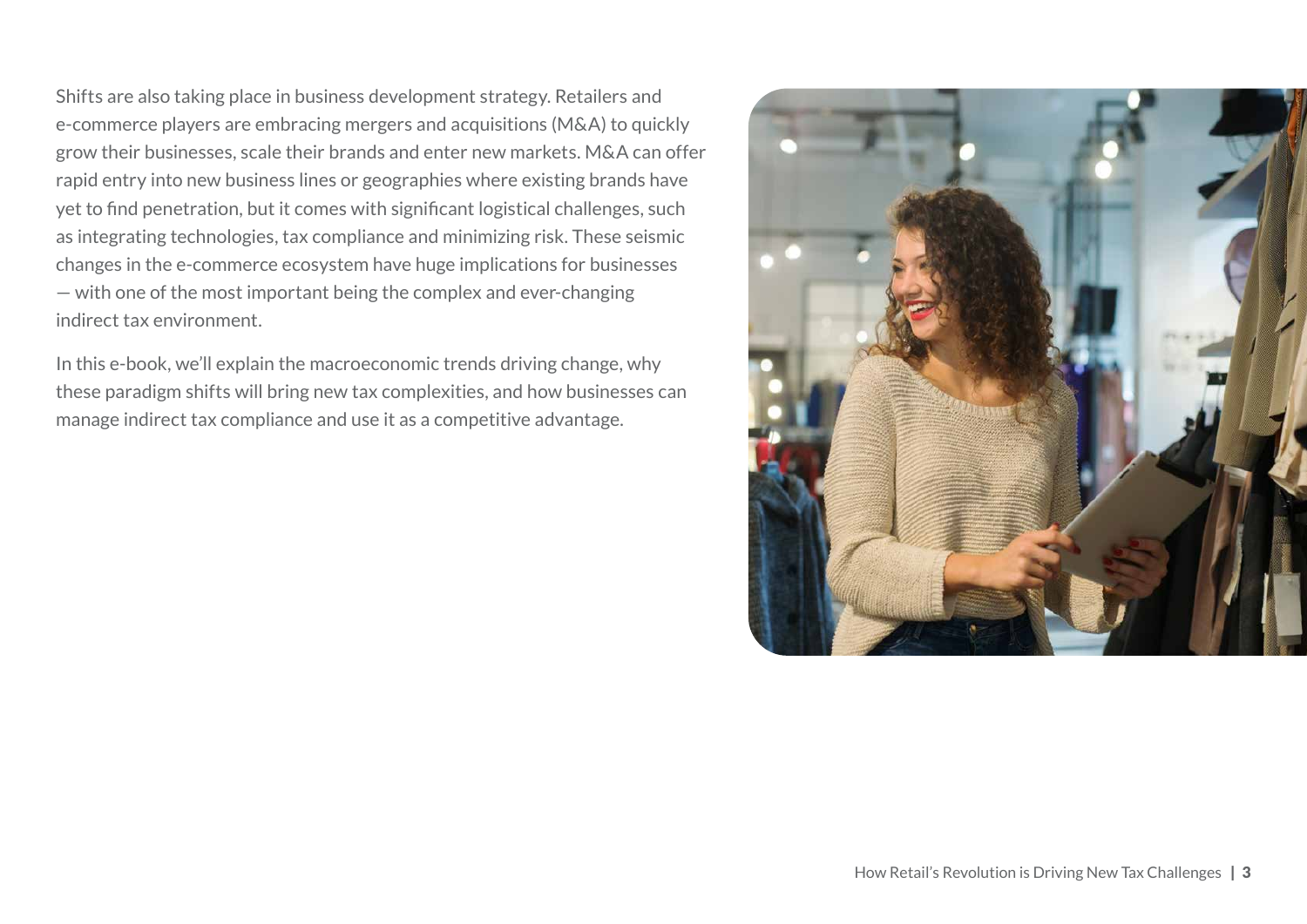## Trends Driving Change

There are powerful influences driving changes in the e-commerce market. Among the most significant include:

**Mass adoption of e-commerce and changing consumer interests.** The consumer economy has gradually but inevitably been shifting toward e-commerce for years. Then came the pandemic, which accelerated the transformation. While most consumers had already engaged in at least some e-commerce activities before COVID-19, pandemic lockdowns and safety concerns [drove this concentration way up](https://www.emarketer.com/content/worldwide-ecommerce-continues-double-digit-growth-following-pandemic-push-online), even among the most skeptical and least digital-savvy consumers.

The widespread adoption of remote work, an increasingly globalized workforce and the temporary decline of traditional entertainment gave rise to new hobbies and consumer interests. Matthew Kenneally, Vice President of Global Channel and Alliances at SAP, argues that these changes made e-commerce more appealing to the average consumer while simultaneously creating new needs for goods and services to facilitate changing lifestyles. While this presents opportunities to increase revenue, he cautions that many organizations will find themselves at a disadvantage due to ineffective technology solutions that can't meet rising demand.

"The global pandemic has accelerated many companies' plans to invest in scalable customer experience solutions. Many users are relying more on B2B and B2C solutions than ever before."

- Matthew Kenneally, Vice President of Global Channel and Alliances at SAP.

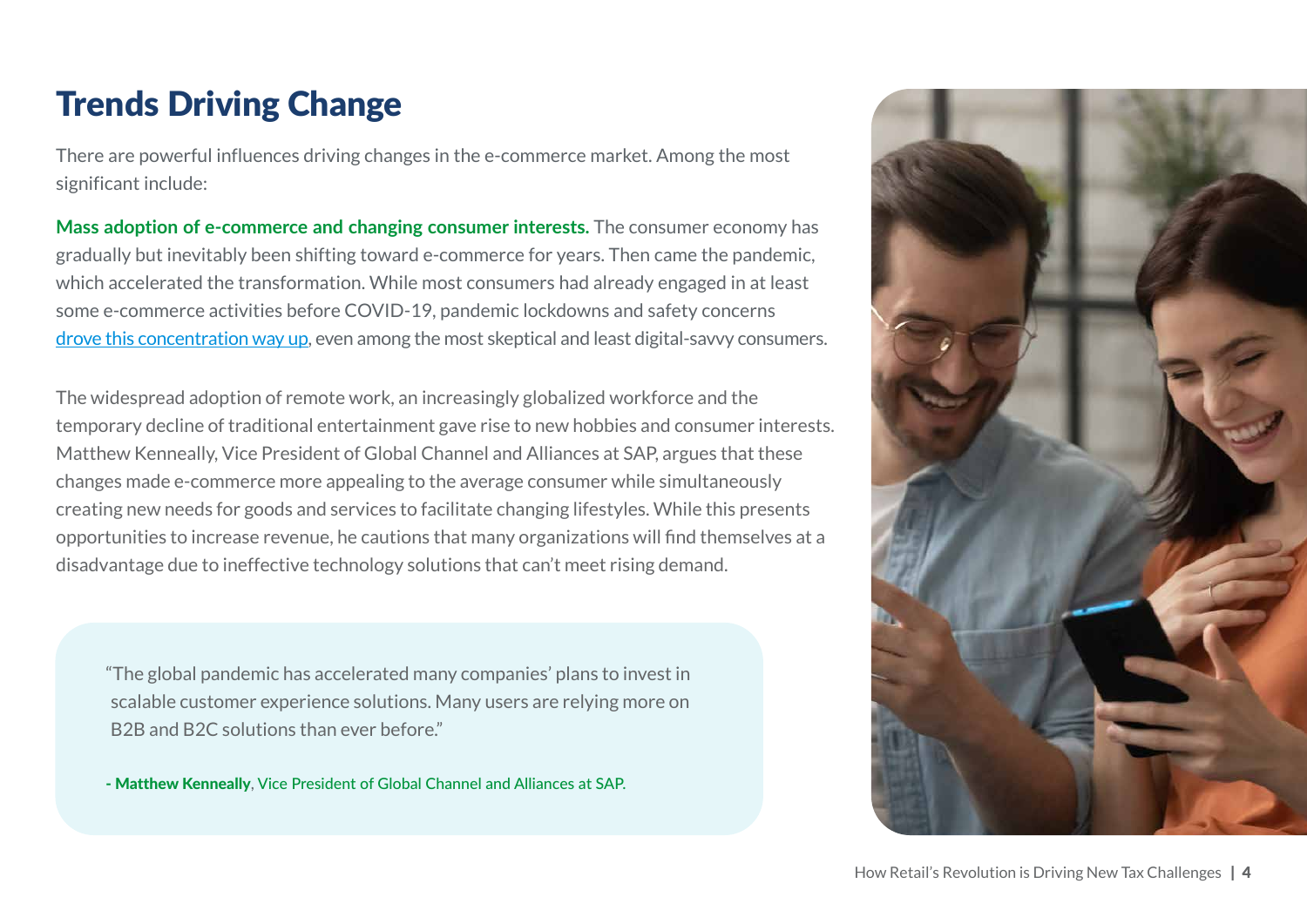Brands that previously made a limited investment in e-commerce now must adapt to the digital ecosystem, engage more directly with consumers online and increase their participation in digital marketplaces. At the same time, hybrid physicaldigital experiences like curbside pick-up and buy online, pick up in-store (BOPIS) have risen in popularity.

**Channel expansion.** A rapidly expanding ecosystem of digital platforms has created a wide range of fresh opportunities for businesses to reach new customers online and pull them into a marketplace experience. Social channels like Facebook, Instagram and TikTok have engaged users across demographics. Emerging platforms like connected TV offer the opportunity to integrate the online retail experience with a television-like ad experience, bringing even more users into e-commerce spaces.

Reduced marketing costs. The explosion of consumer channels has created many lower-cost marketing options that appeal to smaller businesses. Brands that once relied on (or couldn't afford) television commercials, billboards or print ads can now launch digital campaigns at a fraction of the price. The democratization of marketing allows new brands to scale quickly and even target their desired audience.

Around-the-clock operations. Unlike brick-and-mortar retail, e-commerce is a 24/7 global business. Websites, e-stores and marketplaces don't close down at the end of the business day. E-commerce tends to follow people's daily routines, and [while shopping does dip overnight, transactions continue to take place at all hours](https://www.salecycle.com/blog/stats/when-are-people-most-likely-to-buy-online/). To avoid backlog, e-commerce retailers must prepare to operate around the clock with shipping, inventory management and customer service.

Supply chain challenges. Pandemic-era labor scarcities and lockdowns led to supply chain shortages, delaying the [shipment of everything from](https://www.wsj.com/articles/supply-chain-snarls-deliver-windfalls-to-wall-street-11637231401) semiconductors to appliances to furniture. These challenges make cross-border trade particularly difficult, requiring retailers to navigate a new level of logistics.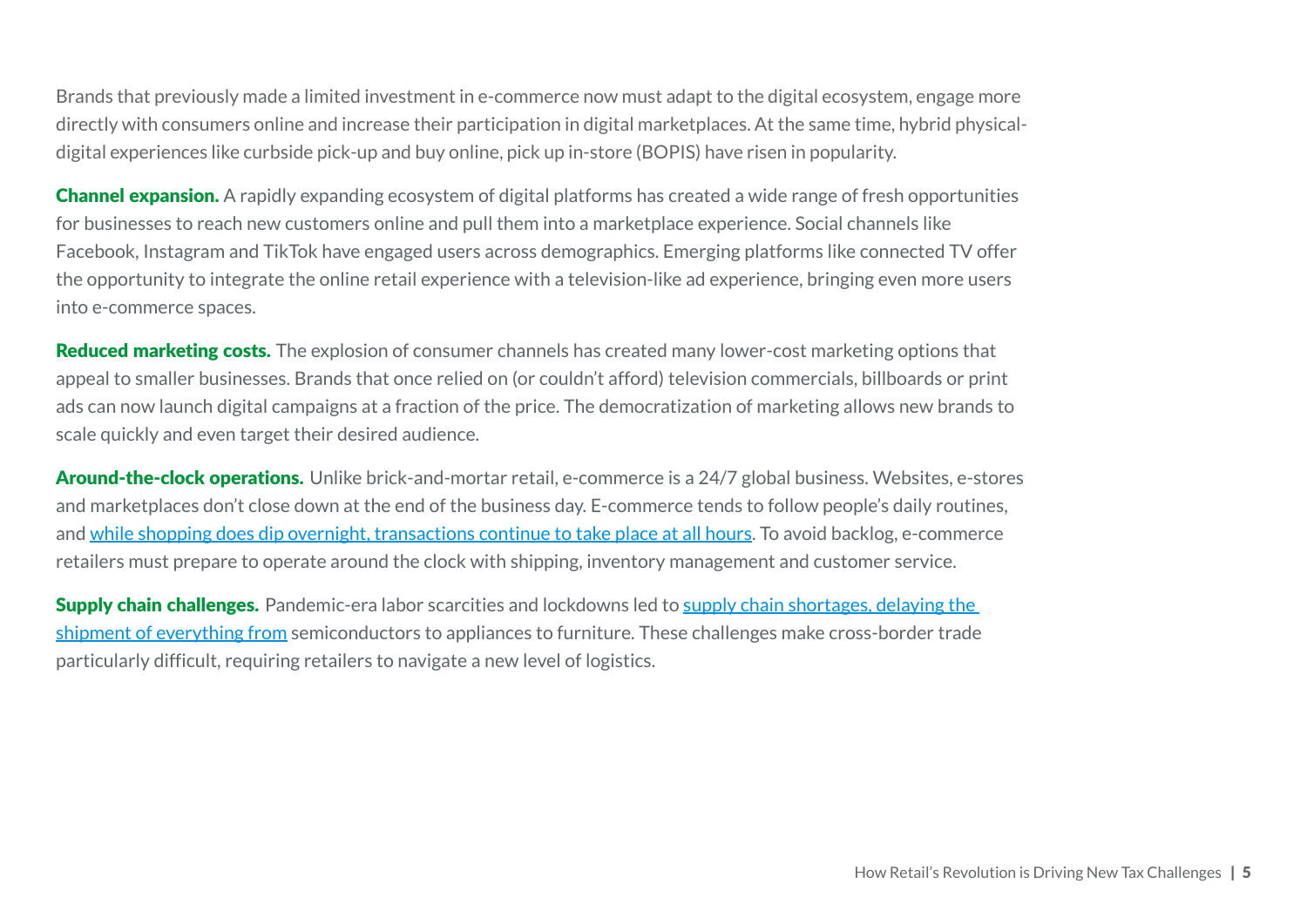### The Tax Challenges of Change

What is the end result of all this change across the e-commerce ecosystem? The answer is: challenges, particularly in indirect tax compliance. Let's take a closer look at some of the difficulties facing retailers as a result of recent industry transformations.

**Cross-border tax risks.** E-commerce vastly expands the geographic area in which retailers can sell their products, but along with that expansion comes a new set of burdens. Retailers source and sell into new markets, but each has their own unique tax code.

Retail and direct-to-consumer manufacturers have to worry about how much they're selling in each state, both in terms of revenue and number of transactions. There are hundreds of new jurisdictions that have popped up, new tax collecting entities like local towns as well as changing taxes, environmental fees, sales tax, non-traditional taxes and tax holidays.

- Peter Olanday, Director of Retail Consulting at Vertex.

Let's not forget international tax laws including import, export and sales and use tax requirements which have made tax compliance a complex logistical and regulatory endeavor.

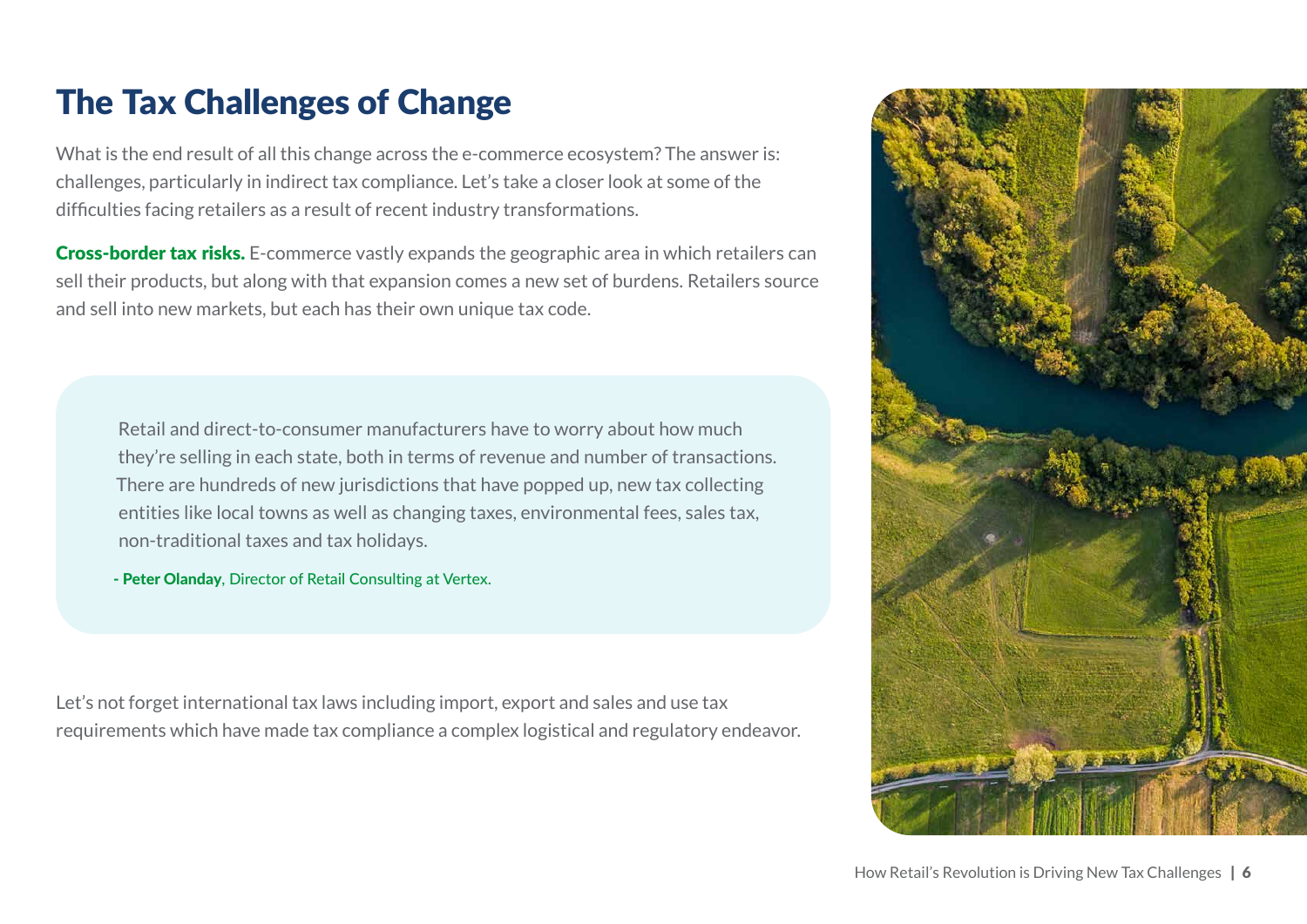"Ensuring compliance with fast-changing local tax laws is essential for retailers to thrive," Olanday says. This is especially true for new and emerging retailers who have scaled quickly but don't have the internal finance infrastructure to manage international tax codes in-house. This complexity will increase exponentially as retailers add new markets for sourcing and distribution.

**Modernization and digital transformation.** The current high-growth climate for e-commerce is creating new demands for retailers to implement modern technology and infrastructure. Most will need to quickly integrate new systems and tools in order to sustain their growth, create new scaled efficiencies, and support new marketers and products. This includes evaluating, integrating, and adopting tools for automation, digital marketing, customer communication, enterprise resource planning, procurement and marketplace creation. It requires migrating services and data to the cloud to enable all of these new functions. Tax technology must support the modern e-commerce tech stack so retailers can estimate, forecast, extract and pay appropriate local taxes to remain in compliance with various tax codes.

**Complexity.** Even the most integrated e-commerce experience demands input and contributions from multiple stakeholders. Sellers, shippers, manufacturers and distributors must all align to deliver consistent, seamless service. M&As only add to this complexity with multiple, different sources of data, and no single source of truth.

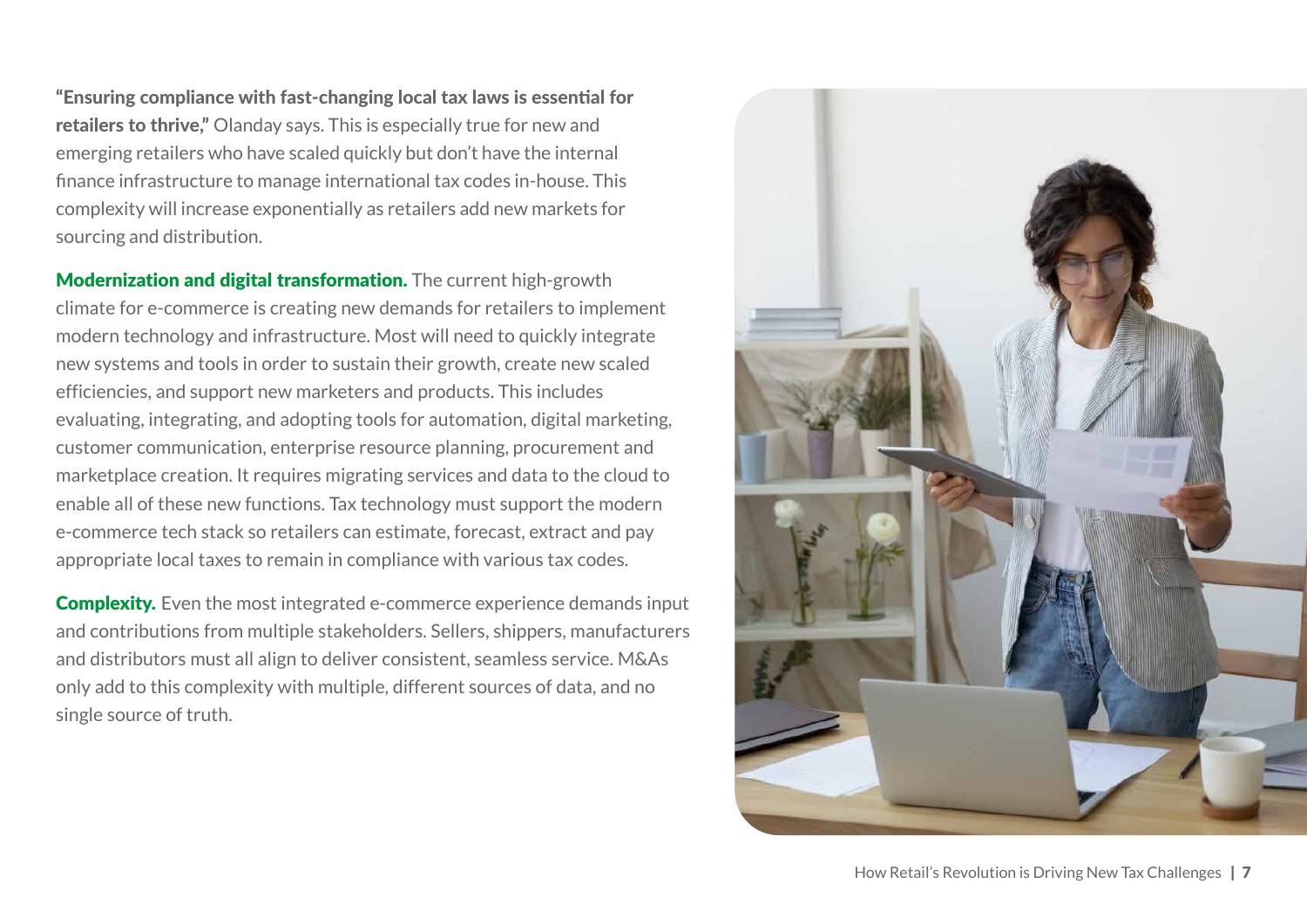### Rising to the Challenges

Yes, the new normal in retail is complex and fast-evolving. But many of today's companies leverage new tools to level the playing field. In many cases, automation provides a solution to the demands of an increasingly complex economy that requires 24/7 support. Sales automation allows retailers to continue selling at all hours without maintaining around-the-clock workforces. Tax automation helps minimize the cost and labor involved in navigating complex interstate and cross-border trade. Even with a strong, knowledgeable team, manual tax implementation is both difficult and time-consuming, and most importantly, error-prone.

[Vertex](https://www.vertexinc.com/?utm_source=retail_touchpoints&utm_medium=display_ad&utm_campaign=202112_DG_RTP_SAP_Deloitte_How_Retail%E2%80%99s_Revolution_is_Driving_New_Tax_E-book) is a great example of making tax compliance a seamless process. As a leading tax technology provider, Vertex not only offers tools that navigate the complex tax codes as they change, but it also integrates with popular business management software. For example, its [integration with SAP](https://www.vertexinc.com/partners/sap/overview) helps a wide variety of enterprises improve tax compliance with reliable tax rules and rates, improved calculation and compliance, and exemption management.



As a leading tax technology provider, Vertex not only offers tools that navigate the complex tax codes as they change, but it also integrates with popular business management software.

**Data is key.** In order for businesses to make informed decisions in an increasingly complex environment, they will need accurate, reliable tax analytics. Data is the key to making better tax decisions and reducing tax liability. An integrated end-to-end solution lets businesses use that data to deliver results. Such a solution allows retailers to streamline their operations based on a common set of up-to-date rates and rules while also reducing overhead costs by avoiding unnecessary data silos and unwarranted fees for duplicative tools and services.

With more accurate data, businesses can improve tax forecasting, which enables retailers to proactively reduce the amount of cash on reserve needed to guard against underpayment. Accurate estimation of required remittances will allow businesses to keep more capital liquid rather than holding it in reserve to address unanticipated tax penalties.

Manage complexity**.** Automation tools can also reduce the burden of managing multichannel sales. While many retailers will find it desirable to leverage as many channels as possible to reach a wider array of consumers, the individual burdens of managing taxation across these channels can be prohibitive. Unifying all channels under a single overarching tax engine can reduce the manual work required of tax and finance teams. That allows retailers to scale, embrace new channels quickly, and flexibly shift spending between channels without concern for overwhelming backend resources with new demand.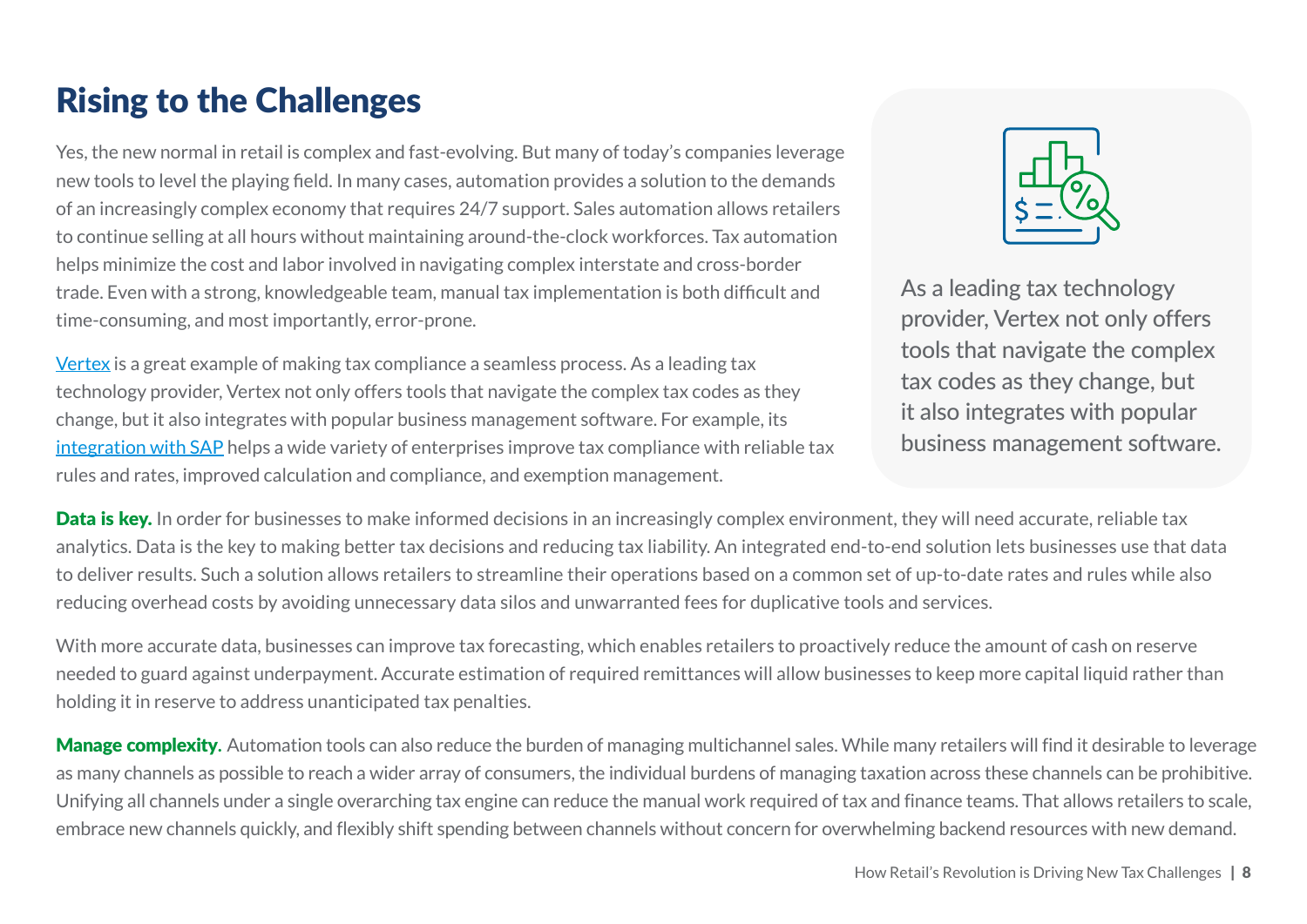**Simplify M&As.** For businesses looking to expand their market through M&A, a holistic approach to tax automation can help ease the pains of integrating new businesses. Such an approach reduces complexity and creates a single unified tax solution rather than a wide range of disparate tools requiring their own individual integrations.

Holly Hamby, Tax Managing Director at Deloitte Tax LLP, says that integrated tax automation can be a huge boon for M&A development strategies in retail. "Companies in the retail space tend to acquire smaller businesses that align well with their growth strategy," Hamby says. "Having a standard technology solution, including indirect tax, allows you to be more nimble and minimize onboarding costs."

**The power of a unified tax engine.** SAP's Kenneally says that modern tax technology works best when partnered with the right strategy. "A holistic integration approach goes far beyond technical integration of applications by integrating both technology and business processes to deliver significant value to the business, helping them become an intelligent enterprise," he says.

Having a single tax engine that seamlessly integrates with all of a retailer's business systems provides a single source of truth for tax determination and compliance. This allows for a more consistent process and approach that reduces

complexity and mitigates the risk of errors and excessive penalties. A fully integrated system of tax automation frees capital and resources to allocate to other strategic concerns, providing the flexibility needed to support all of the systems and platforms businesses rely on to scale.

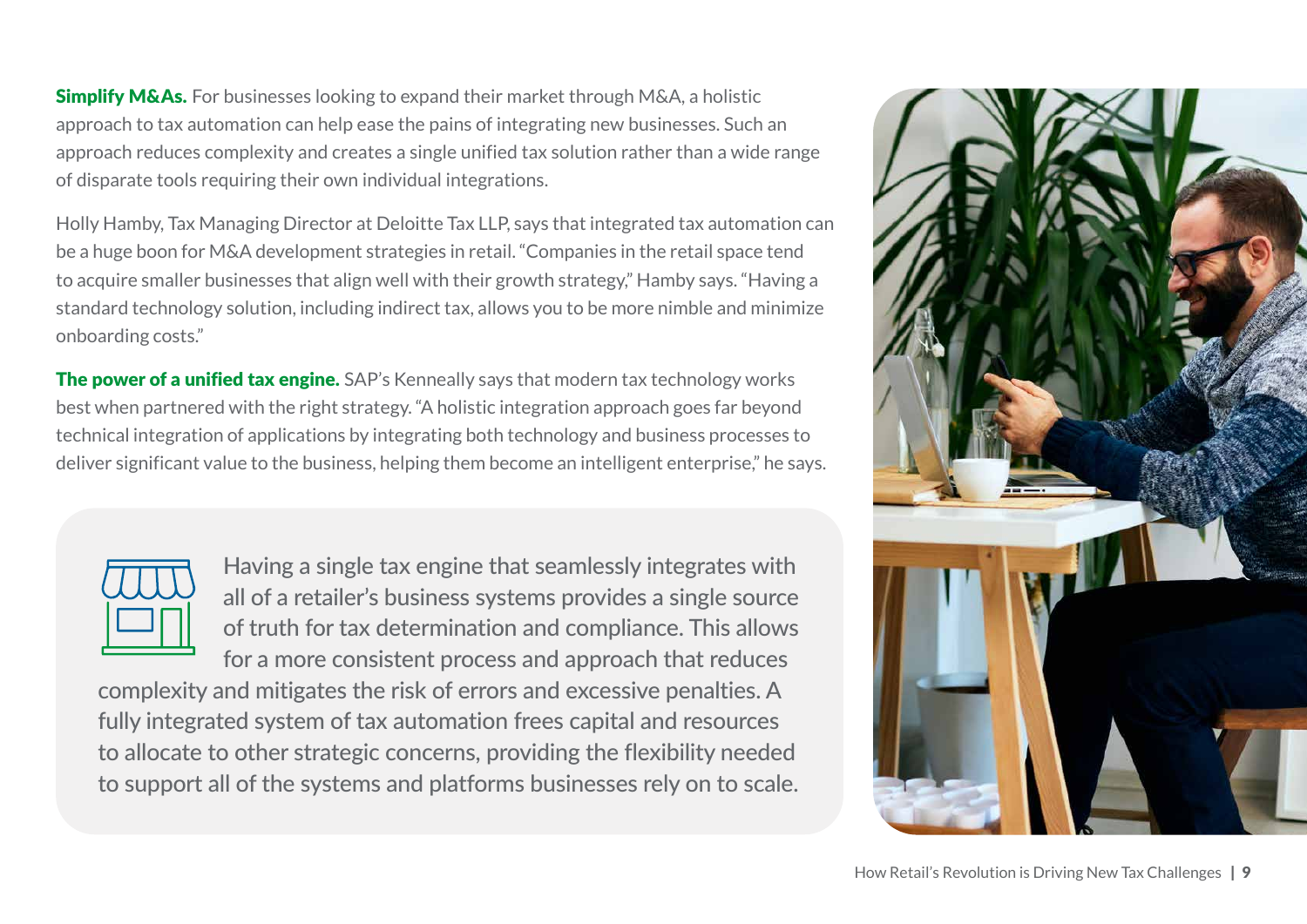## Simplify Tax Compliance For a Bright Future

Tax compliance is complex, and it's becoming even more challenging to stay compliant without the right technology. Consumer behaviors are evolving more rapidly than ever, and businesses are transforming operations to keep pace. They are entering new markets, selling on new platforms and launching new business lines — while looking to limit tax liabilities.

Tax technology is coming to the rescue. It helps businesses comply with ever-changing tax codes in jurisdictions all over the world. It removes manual tax calculations and makes it simple for companies to charge the right taxes for products and services. With tax compliance handled, companies have the freedom to experiment with new ways of reaching customers and making sales.

Nobody knows what the future of e-commerce will bring, but with the right tax compliance software and strategy, businesses can prepare accordingly.

#### [Learn More](https://www.vertexinc.com/partners/sap/overview?utm_source=retail_touchpoints&utm_medium=display_ad&utm_campaign=202112_DG_RTP_SAP_Deloitte_How_Retail%E2%80%99s_Revolution_is_Driving_New_Tax_E-book)